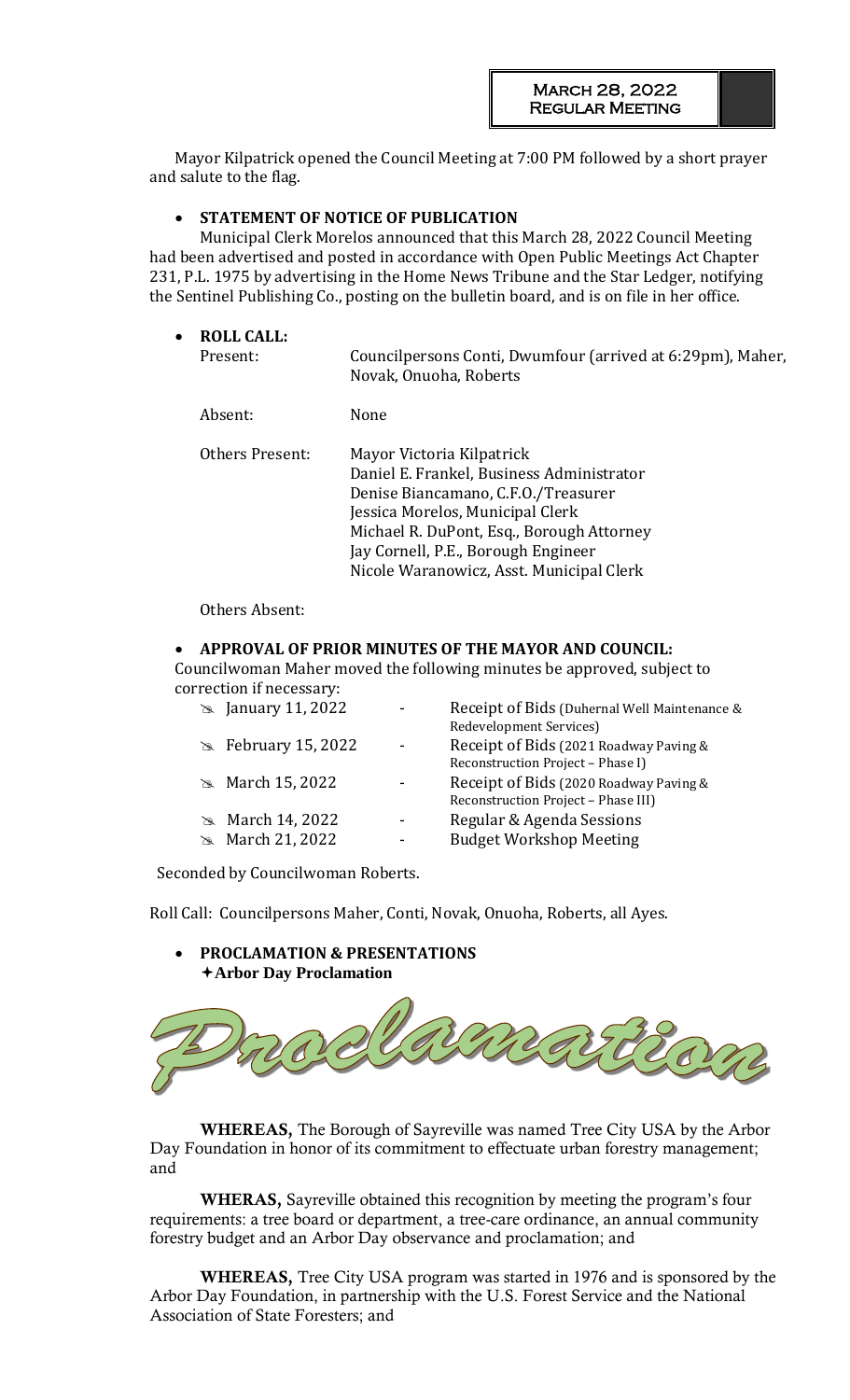**WHEREAS,** in 1872 J. Sterling Morton proposed to the Nebraska Board of Agriculture that a special day be set aside for the planting of trees; and

**WHEREAS,** this holiday, called Arbor Day, was first observed with the planting of more than a million trees in Nebraska; and

**WHEREAS,** Arbor Day is now observed throughout the nation and world; and

**WHEREAS,** trees can reduce the erosion of our precious topsoil by wind and water, cut heating and cooling costs, moderate the temperature, clean the air, produce oxygen and provide habitat for wildlife; and

**WHEREAS,** trees are a renewable resource giving us paper, wood for our homes, fuel for our fires and countless other wood products; and

**WHEREAS,** trees in our city increase property values, enhance the economic vitality of business areas, and beautify our community; and

**NOW, THEREFORE, I, Victoria Kilpatrick, Mayor of the Borough of Sayreville,** do hereby acknowledge that **ARBOR DAY** will be observed April 23, 2022 and urge all citizens to support efforts to prot[ect our trees and wo](https://www.google.com/url?sa=i&rct=j&q=&esrc=s&source=images&cd=&cad=rja&uact=8&ved=2ahUKEwjc3dbUp6jZAhUChOAKHS4OCEoQjRx6BAgAEAY&url=https://www.warpaths2peacepipes.com/native-american-culture/meaning-of-trees.htm&psig=AOvVaw0OGIXpFDQC5Zo42e-52_4a&ust=1518797473002212)odlands to support our town's urban forestry program.



**IN WITNESS WHEREOF,** I have caused this Proclamation to be issued and the official seal of the Borough duly affixed this 28<sup>th</sup> day of March, 2022.

Gotovia Augustice **Mayor** 

Council President Maher moved the following proclamation be approved. Seconded by Councilwoman Roberts.

Roll Call: Councilpersons Maher, Conti, Novak, Onuoha, Roberts, all Ayes.

• **EXECUTIVE SESSION - NONE**

#### • **OLD BUSINESS: NONE**

• **NEW BUSINESS:** 

a) Introduction of the following ordinances:

**ORDINANCE # 11-22 AN ORDINANCE AMENDING CHAPTER II, "ADMINISTRATION", TO AMEND SUBSECTION 2-15.5 "FEES" OF THE REVISED GENERAL ORDINANCES OF THE BOROUGH OF SAYREVILLE (Recreation Committee– Co. Maher – Public Hearing 4-11-22)**

Council President Maher moved the Ordinance be approved on first reading, advertised according to law and a Public Hearing be scheduled for April 11, 2022. Motion was seconded by Councilwoman Roberts.

Roll Call: Councilpersons Maher, Conti, Novak, Onuoha, Roberts, all Ayes. Carried.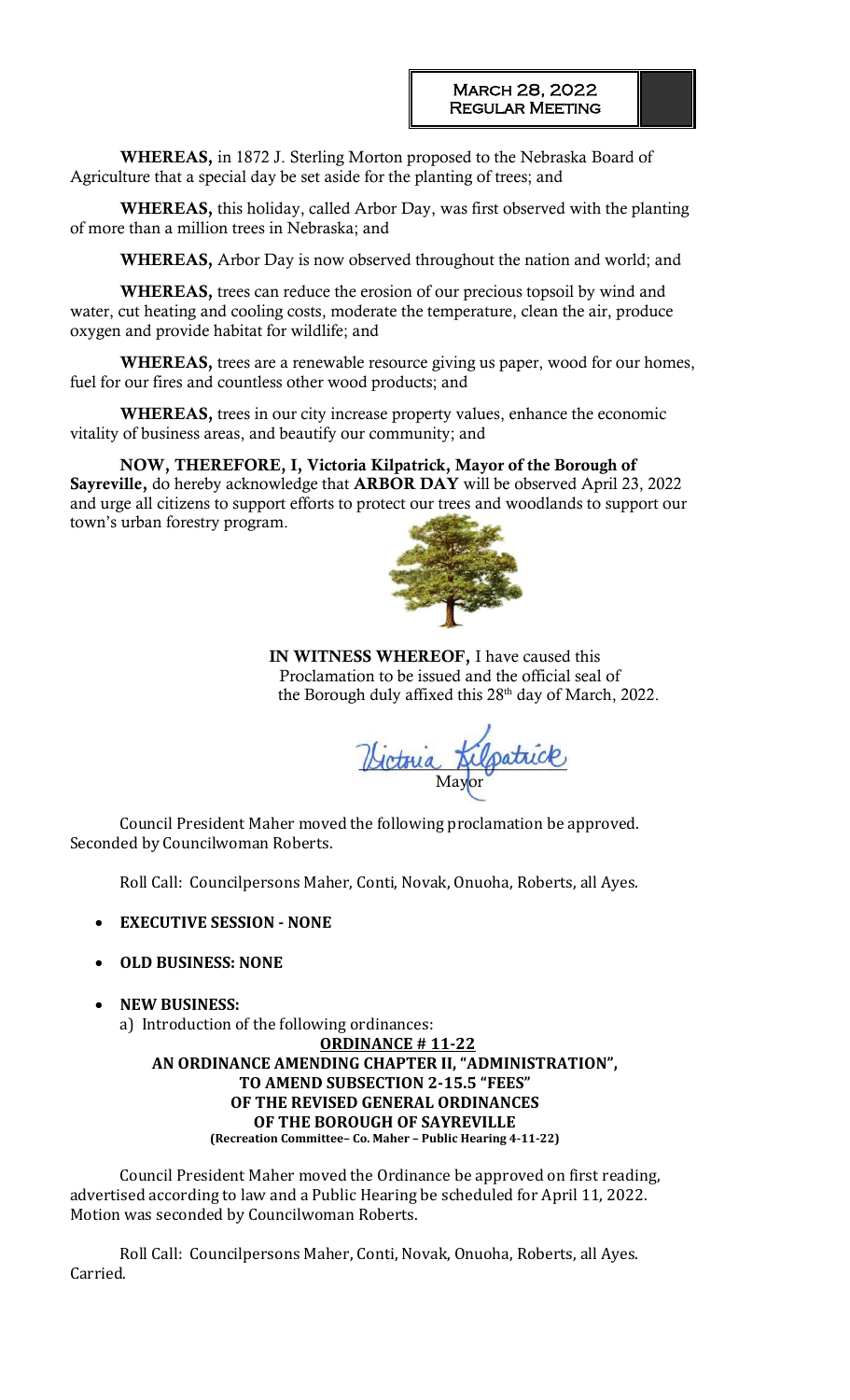## **CONSENT AGENDA RESOLUTIONS**

Mayor Kilpatrick opened the meeting for any questions or comments on Consent Agenda Resolutions.

There were no appearances.

Council President Maher made a motion to close the Public Portion and adopt the Consent Agenda Resolutions. Seconded by Councilwoman Roberts.

Roll Call: Councilpersons Maher, Conti(abstained from item #22-01507 on Resolution #2022-70), Novak, Onuoha, Roberts, all Ayes.

#### **RESOLUTION #2022-79**

**WHEREAS,** all bills submitted to the Borough of Sayreville covering services, work, labor and material furnished the Borough of Sayreville have been duly audited by the appropriate committee;

**NOW, THEREFORE, BE IT AND IT IS HEREBY RESOLVED** that all bills properly verified according to law and properly audited by the appropriate committees be and the same are hereby ordered to be paid by the appropriate Borough officials.

/s/ Victoria Kilpatrick, Mayor

/s/ Vincent Conti, Councilman /s/ Mary J. Novak, Councilwoman

Eunice Dwumfour, Councilwoman

Absent /s/ Christian Onuoha, Councilman

/s/ Michele Maher, Councilwoman /s/ Donna Roberts, Councilwoman

Reviewed by the Borough Attorney and is approved as to form and the Resolution satisfies all of the legal requirements for the Mayor's signature.

/s/ Michael R. DuPont, Borough Attorney

**Bill list of March 28, 2022 in the amount of \$1,870,140.03 in a separate Bill List File for 2022 (See Appendix Bill List 2022-A for this date).**

#### **RESOLUTION #2022-80**

**WHEREAS**, N.J.S.A. 40A:4-78b has authorized the Local Finance Board to adopt rules that permit municipalities in sound fiscal condition to assume the responsibility, normally granted to the Director of the Division of Local Government Services, of conducting the annual budget examination; and

**WHEREAS**, N.J.A.C. 5:30-7 was adopted by the Local Finance Board on February 11, 1997; and

**WHEREAS**, pursuant to N.J.A.C. 5:30-7.2 through 7.5, the *Borough of Sayreville* has been declared eligible to participate in the program by the Division of Local government Services, and the Chief Financial officer has determined that the local government meets the necessary conditions to participate in the program for the 2022 budget year.

**NOW THEREFORE BE IT RESOLVED** by the governing body of the *Borough of Sayreville* that in accordance with N.J.A.C. 5:30-7.6a & 7.6b and based upon the Chief Financial Officer's certification, the governing body has found the budget has met the following requirements: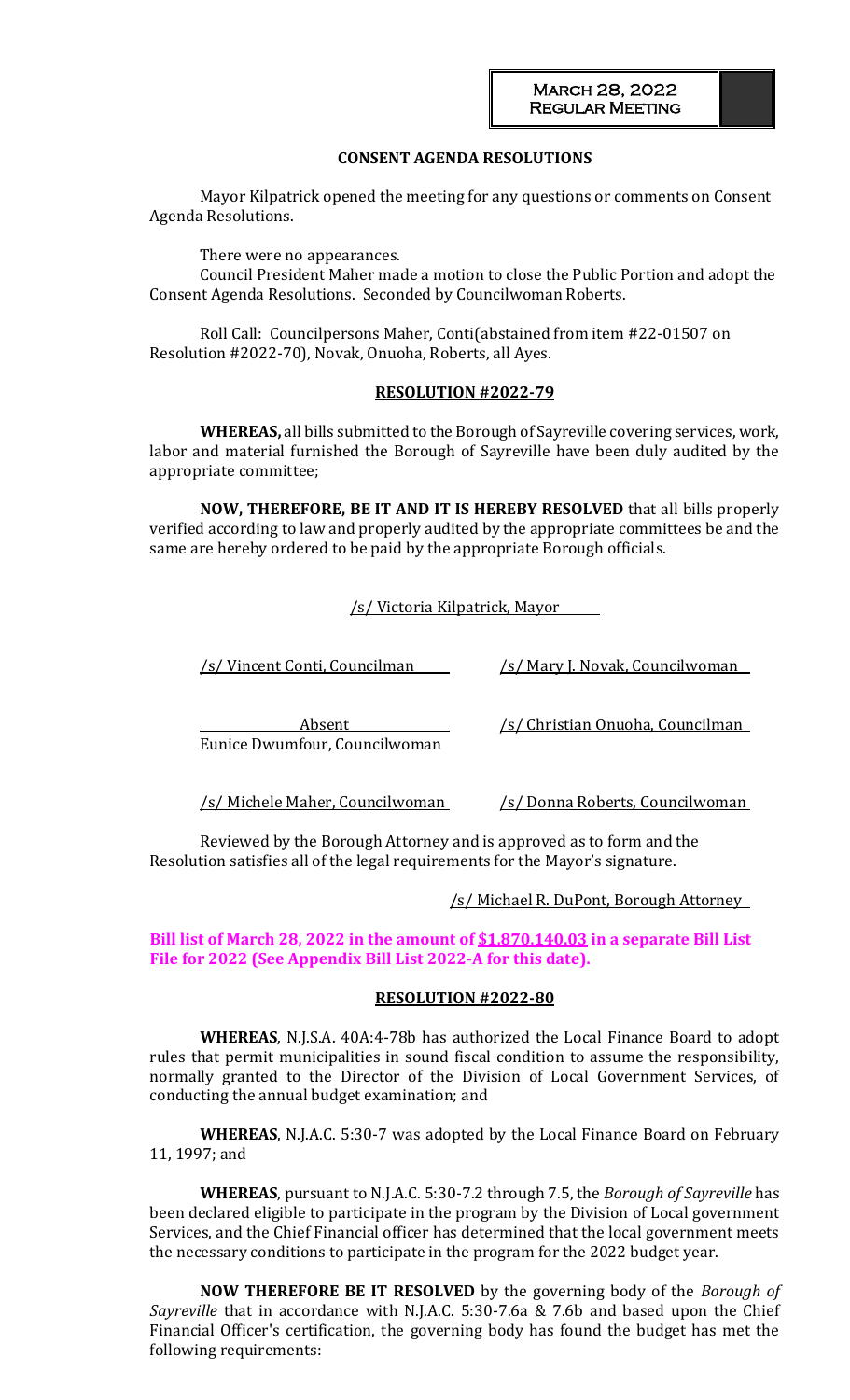1. That with reference to the following items, the amounts have been calculated pursuant to law and appropriated as such in the budget:

- a. Payment of interest and debt redemption charges
	- b. Deferred charges and statutory expenditures
	- c. Cash deficit of preceding year
	- d. Reserve for uncollected taxes
	- e. Other reserves and non-disbursement items
	- f. Any inclusions of amounts required for school purposes.

2. That the provisions relating to limitation on increases of appropriations pursuant to N.J.S.A. 40A:4-45.2 and appropriations for exceptions to limits on appropriations found at N.J.S.A. 40A:4-45.3 et seq., are fully met (complies with CAP law).

3. That the budget is in such form, arrangement, and content as required by the Local Budget Law and N.J.A.C. 5:30-4 and 5:30-5.

- 4. That pursuant to the Local Budget Law:
	- a. All estimates of revenue are reasonable, accurate and correctly stated,
	- b. Items of appropriation are properly set forth
	- c. In itemization, form, arrangement and content, the budget will permit the exercise of the comptroller function within the municipality.

5. The budget and associated amendments have been introduced and publicly advertised in accordance with the relevant provisions of the Local Budget Law, except that failure to meet the deadlines of N.J.S.A. 40A:4-5 shall not prevent such certification.

6. That all other applicable statutory requirements have been fulfilled.

**BE IT FURTHER RESOLVED** that a copy of this resolution will be forwarded to the Director of the Division of Local Government Services upon adoption.

> /s/ Mary J. Novak, Councilwoman (Admin. & Finance Committee)

Reviewed by the Borough Attorney and is approved as to form and the Resolution satisfies all of the legal requirements for the Mayor's signature.

/s/ Michael R. DuPont, Borough Attorney

**ATTEST: BOROUGH OF SAYREVILLE**

/s/ Jessica Morelos, RMC /s/ Victoria Kilpatrick Municipal Clerk Mayor

# **RESOLUTION #2022-81**

**WHEREAS,** on March 15, 2022, the Mayor and Council of the Borough of Sayreville received bids for the "2020 Roadway Paving and Reconstruction Project – Phase III"; and

**WHEREAS,** Certification as to Availability of Funds is annexed hereto;

**NOW, THEREFORE, BE IT RESOLVED** by the Mayor and Council on this

28th day of March, 2022 that: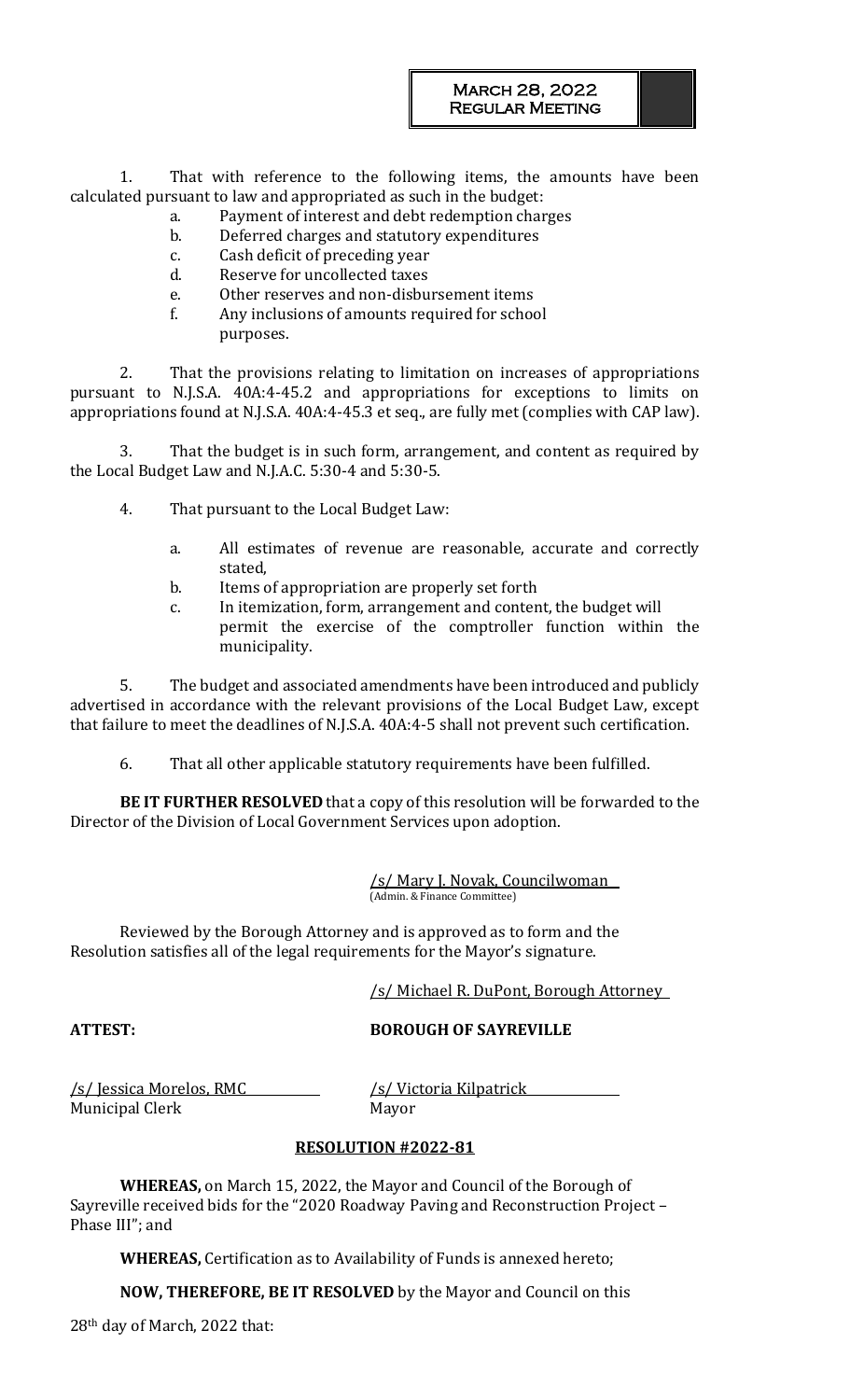#### March 28, 2022 Regular Meeting

1. Contract for the "2020 Roadway Paving and Reconstruction Project – Phase III" be awarded to Crossroads Paving, 386 South Street, Suite 169, Newark, NJ 07105 for a total of \$886,912.50 as appears on their bid documents and attached hereto and made a part hereof, subject to the waiver of minor irregularities.

> /s/ Vincent Conti, Councilman (Public Works Committee)

Reviewed by the Borough Attorney and is approved as to form and the Resolution satisfies all of the legal requirements for the Mayor's signature.

#### /s/ Michael R. DuPont, Borough Attorney

#### **ATTEST: BOROUGH OF SAYREVILLE**

/s/ Jessica Morelos, RMC /s/ Victoria Kilpatrick Municipal Clerk Mayor

## **READ IN FULL**

#### **RESOLUTION #2022-82**

#### **TEMPORARY EMERGENCY APPROPRIATION #1**

**WHEREAS,** an emergency condition has arisen in the 2022 Operating Budgets with respect to additional cost prior to the adoption of the 1 d N.J.S.A. 40A:4-20 provides for the creation of an emergency temporary appropriation, and;

**WHEREAS,** the total Emergency Temporary Resolutions adopted in the 2022 pursuant to the provisions of N.J.S.A. 40A:4-20 (Chapter 96, P.L. 1951 as amended) including this resolution totals \$15,403,756.50, and;

**NOW, THEREFORE, BE IT RESOLVED,** that in accordance with N.J.S.A. 40A:4-20:

1. An Emergency Temporary Appropriation be and the same is hereby made for:

Coronavirus Local Fiscal Recovery Grant \$2,973,956.50

/s/ Mary J. Novak, Councilwoman (Admin. & Finance Committee)

Reviewed by the Borough Attorney and is approved as to form and the Resolution satisfies all of the legal requirements for the Mayor's signature.

#### /s/ Michael R. DuPont, Borough Attorney

**ATTEST: BOROUGH OF SAYREVILLE**

/s/ Jessica Morelos, RMC /s/ Victoria Kilpatrick Municipal Clerk Mayor

At this time Mayor Kilpatrick opened the meeting up to the public for questions or comments on this resolution.

There being no comments, Council President Maher moved the public portion be closed and the Resolution be adopted on Roll Call vote. Seconded by Councilwoman Roberts.

Roll Call: Councilpersons Maher, Conti, Novak, Onuoha, Roberts, all Ayes. Carried.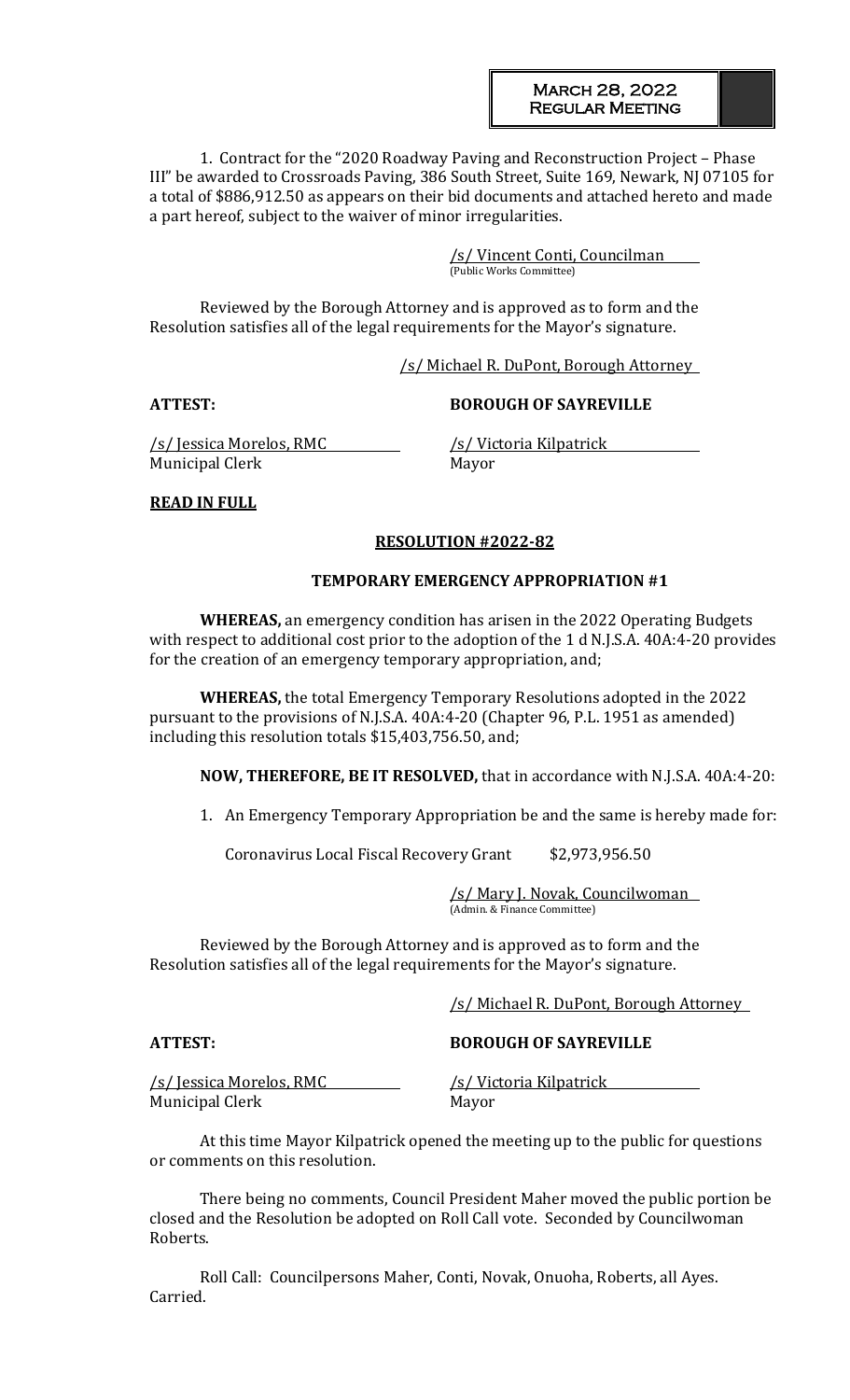## • **BOROUGH ATTORNEY - Michael DuPont**

Mr. DuPont stated the they are working on the land swap contract with the Board of Education.

### • **PUBLIC PORTION**

At this time Mayor Kilpatrick opened the meeting to the public for questions or comments on any and all matters.

Those commenting were:

- Robert Duffy, 111 Merritt Avenue Mr. Duffy commented on an issue with the Business Administrator.

- Karen Bebert, 9 Burlington Road

Ms. Bebert thanked Sgt. Braile for working on the problem on Johnson's Lane. She commented on a meeting she had with Mr. Samuel about Pilot programs. She stated that the Republican and Democratic organizations will host an event together that will explain pilot programs.

- Barbara Kilcommons, 22 Schmitt Street

Ms. Kilcommons commented on the conditions of the town and Senior Center. She also commented on maintenance of properties throughout town.

Councilwoman Maher stated that the artist who will be doing the veterans' mural went down to Kennedy Park and suggested that the do it on the side of the bathroom building. She stated it would be a nice welcoming when you are driving into the park.

#### - Dave Sivilli, PBA President

Mr. Sivilli questioned the status of hazard pay.

Council President Maher stated they are still having discussions on it. He questioned if they could submit for reimbursement for money that was spent from their own pockets during COVID. Mr. Sivilli stated that the Borough has a four or five minimum on shifts. He also questioned if they can raise the amount of police officers in town.

#### - Ghalib Syed, 3 Sophie Street

Mr. Syed commented on the garbage on the streets and suggested that the borough hire students for the summer. He commented on the two new council members pictures not online.

- Mr. & Mrs. Ed Hernandez, 8 Joseph Street

Mr. & Mrs. Hernandez commented on the condition of their street and surrounding streets.

- Jim Robinson, 11 Borelle Square

Mr. Robinson questioned the federal funds that Sayreville would be receiving for water transportation improvements.

Mayor responded that they would look into it because they don't have that information.

Mr. Robinson commented on the street lights that are out in town.

Business Administrator Frankel stated that the police department did a sweep of the lights out and public works is going to add to that.

- Karen Bebert, 9 Burlington Road

Ms. Bebert stated that Sayreville Cares will be doing a cleanup at Kennedy Park on April 23rd.